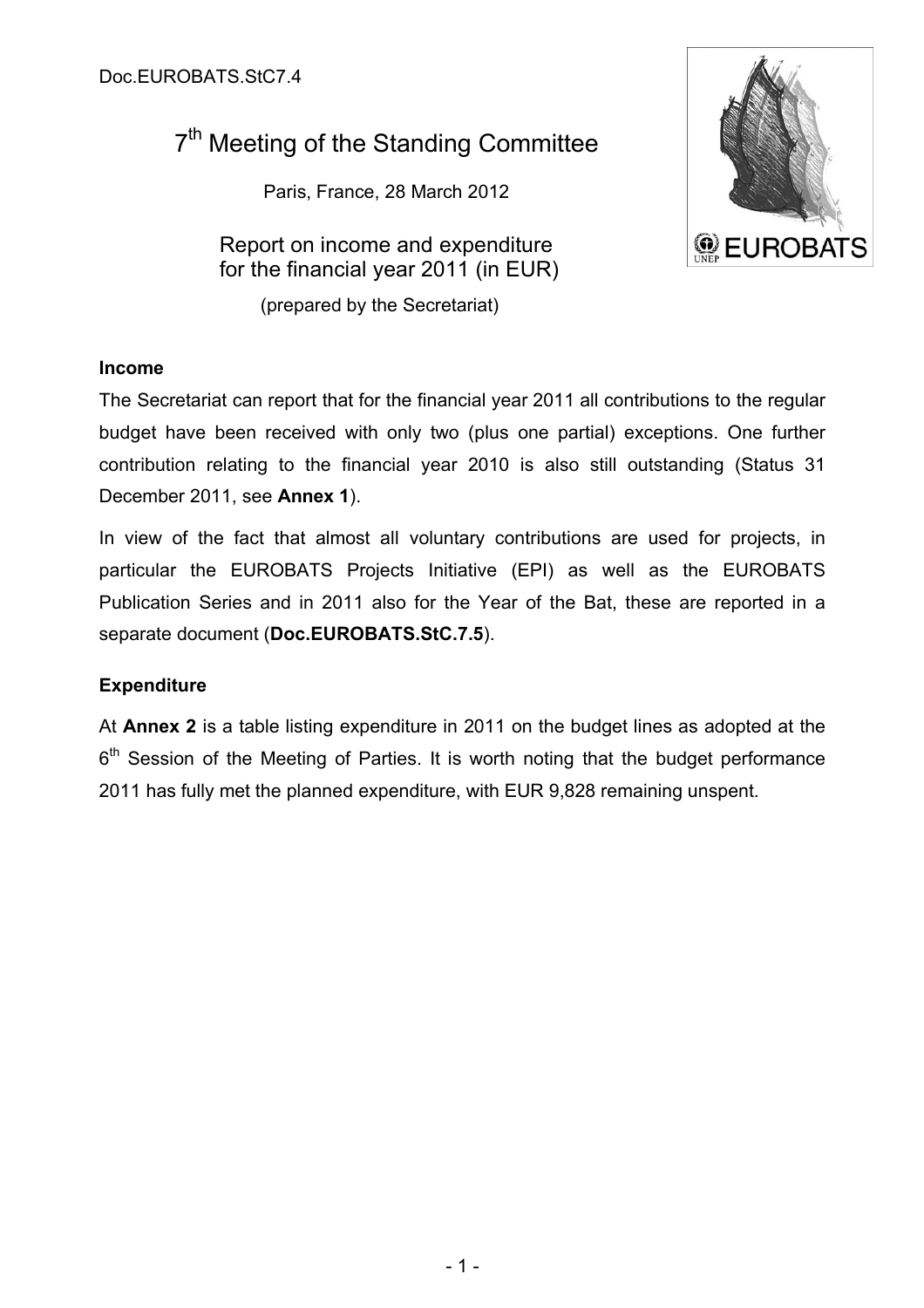## Doc.EUROBATS.StC7.4.Annex1 **TRUST FUND FOR THE AGREEMENT ON THE CONSERVATION OF POPULATIONS OF EUROPEAN BATS (BT) Status of Contributions as at 31 December 2011**

| <b>COUNTRIES</b>      | Unpaid<br>Pledges for<br>2010 &<br>Prior Years<br><b>EUR</b> | Advanced<br>Payments<br>for Future<br>Years<br><b>EUR</b> | Pledges<br>for 2011<br><b>EUR</b> | Collections<br>in 2011 for<br>2010 &<br><b>Prior Years</b><br><b>EUR</b> | Collections<br>in 2011 for<br>2011<br><b>EUR</b> | Advanced<br>Payments<br>for Future<br>Years<br><b>EUR</b> | Unpaid<br>Pledges for<br>2010 &<br>Prior Years<br><b>EUR</b> | <b>Unpaid</b><br>Pledges for<br>2011<br><b>EUR</b> | Advanced<br>Payments<br>for Future<br>Years<br><b>EUR</b> |
|-----------------------|--------------------------------------------------------------|-----------------------------------------------------------|-----------------------------------|--------------------------------------------------------------------------|--------------------------------------------------|-----------------------------------------------------------|--------------------------------------------------------------|----------------------------------------------------|-----------------------------------------------------------|
| Albania               | 60                                                           | $\mathbf 0$                                               | 538                               | 60                                                                       | 538                                              |                                                           | $\mathbf 0$                                                  | 0                                                  | $\pmb{0}$                                                 |
| Belgium               | 0                                                            | $\mathbf 0$                                               | 12,243                            |                                                                          | 12,243                                           |                                                           | $\mathbf 0$                                                  | $\mathbf 0$                                        | 0                                                         |
| Bulgaria              | 0                                                            | 0                                                         | 672                               |                                                                          | 672                                              |                                                           | 0                                                            | 0                                                  | $\pmb{0}$                                                 |
| Croatia               | 0                                                            | 0                                                         | 1,462                             |                                                                          | 1,462                                            |                                                           | 0                                                            | 0                                                  | $\pmb{0}$                                                 |
| <b>Czech Republic</b> | 0                                                            | 0                                                         | 4,245                             |                                                                          | 4,245                                            |                                                           | 0                                                            | $\mathbf 0$                                        | $\pmb{0}$                                                 |
| Denmark               | 0                                                            | 0                                                         | 8,163                             |                                                                          | 8,163                                            |                                                           | $\mathbf 0$                                                  | 0                                                  | 0                                                         |
| Estonia               | 0                                                            | 0                                                         | 732                               |                                                                          | 732                                              |                                                           | 0                                                            | 0                                                  | $\pmb{0}$                                                 |
| Finland               | 0                                                            | 0                                                         | 6,398                             |                                                                          | 6,398                                            |                                                           | 0                                                            | 0                                                  | $\pmb{0}$                                                 |
| France                | 0                                                            | 0                                                         | 56,855                            |                                                                          | 56,855                                           |                                                           | 0                                                            | 0                                                  | $\pmb{0}$                                                 |
| Georgia               | 0                                                            | 47                                                        | 529                               |                                                                          | 482                                              | 1                                                         | 0                                                            | $\mathbf 0$                                        | 1                                                         |
| Germany, F.R.         | 0                                                            | 0                                                         | 66,885                            |                                                                          | 66,885                                           |                                                           | $\mathbf 0$                                                  | 0                                                  | 0                                                         |
| Hungary               | $\mathbf 0$                                                  | 0                                                         | 3,324                             |                                                                          | 3,324                                            |                                                           | 0                                                            | 0                                                  | 0                                                         |
| Ireland               | 0                                                            | 0                                                         | 5,858                             |                                                                          | 5,858                                            | 5,439                                                     | 0                                                            | 0                                                  | 5,439                                                     |
| Italy                 | 0                                                            | 0                                                         | 48,999                            |                                                                          | 32,883                                           |                                                           | 0                                                            | 16,116                                             | 0                                                         |
| Latvia                | 0                                                            | 0                                                         | 692                               |                                                                          | 692                                              |                                                           | $\mathbf 0$                                                  | 0                                                  | $\pmb{0}$                                                 |
| Lithuania             | 0                                                            | 0                                                         | 826                               |                                                                          | 826                                              |                                                           | 0                                                            | 0                                                  | 0                                                         |
| Luxembourg            | 0                                                            | 0                                                         | 1,032                             |                                                                          | 1,032                                            |                                                           | 0                                                            | 0                                                  | $\pmb{0}$                                                 |
| <b>FYR Macedonia</b>  | 59                                                           | 0                                                         | 518                               |                                                                          |                                                  |                                                           | 59                                                           | 518                                                | $\pmb{0}$                                                 |
| Malta                 | 0                                                            | 0                                                         | 496                               |                                                                          | 496                                              |                                                           | 0                                                            | 0                                                  | $\pmb{0}$                                                 |
| Moldova               | 0                                                            | 0                                                         | 510                               |                                                                          | 510                                              |                                                           | 0                                                            | 0                                                  | $\pmb{0}$                                                 |
| Monaco                | 0                                                            | 0                                                         | 499                               |                                                                          | 499                                              |                                                           | $\mathbf 0$                                                  | 0                                                  | $\pmb{0}$                                                 |
| Montenegro            | 0                                                            | 0                                                         | 333                               |                                                                          |                                                  |                                                           | 0                                                            | 333                                                | 0                                                         |
| Netherlands           | 0                                                            | 0                                                         | 20,281                            |                                                                          | 20,281                                           |                                                           | 0                                                            | 0                                                  | $\pmb{0}$                                                 |
| Norway                | 0                                                            | 0                                                         | 10,317                            |                                                                          | 10,317                                           |                                                           | 0                                                            | 0                                                  | $\pmb{0}$                                                 |
| Poland                | $\mathbf 0$                                                  | 0                                                         | 11,209                            |                                                                          | 11,209                                           |                                                           | $\mathbf 0$                                                  | 0                                                  | 0                                                         |
| Portugal              | 5,557                                                        | $\overline{0}$                                            | 5,484                             | 5,557                                                                    | 5,484                                            |                                                           | $\overline{0}$                                               | 0                                                  | 0                                                         |
| Romania               | 0                                                            | $\mathbf 0$                                               | 2,863                             |                                                                          | 2,863                                            |                                                           | 0                                                            | 0                                                  | $\pmb{0}$                                                 |
| San Marino            | 0                                                            | $\pmb{0}$                                                 | 499                               |                                                                          | 499                                              |                                                           | $\overline{0}$                                               | 0                                                  | $\pmb{0}$                                                 |
| Slovak Republic       | 0                                                            | 0                                                         | 2,152                             |                                                                          | 2,152                                            |                                                           | 0                                                            | 0                                                  | $\pmb{0}$                                                 |
| Slovenia              | 0                                                            | 0                                                         | 1,188                             |                                                                          | 1,188                                            |                                                           | 0                                                            | 0                                                  | $\pmb{0}$                                                 |
| Sweden                | 0                                                            | 0                                                         | 11,712                            |                                                                          | 11,712                                           |                                                           | 0                                                            | 0                                                  | $\pmb{0}$                                                 |
| Ukraine               | 0                                                            | 0                                                         | 1,464                             |                                                                          | 1,464                                            |                                                           | 0                                                            | 0                                                  | $\pmb{0}$                                                 |
| <b>United Kingdom</b> | 0                                                            | 0                                                         | 62,865                            |                                                                          | 62,865                                           |                                                           | 0                                                            | 0                                                  | $\pmb{0}$                                                 |
| <b>Total</b>          | 5,676                                                        | 47                                                        | 351,843                           | 5,617                                                                    | 334,829                                          | 5,440                                                     | 59                                                           | 16,967                                             | 5,440                                                     |